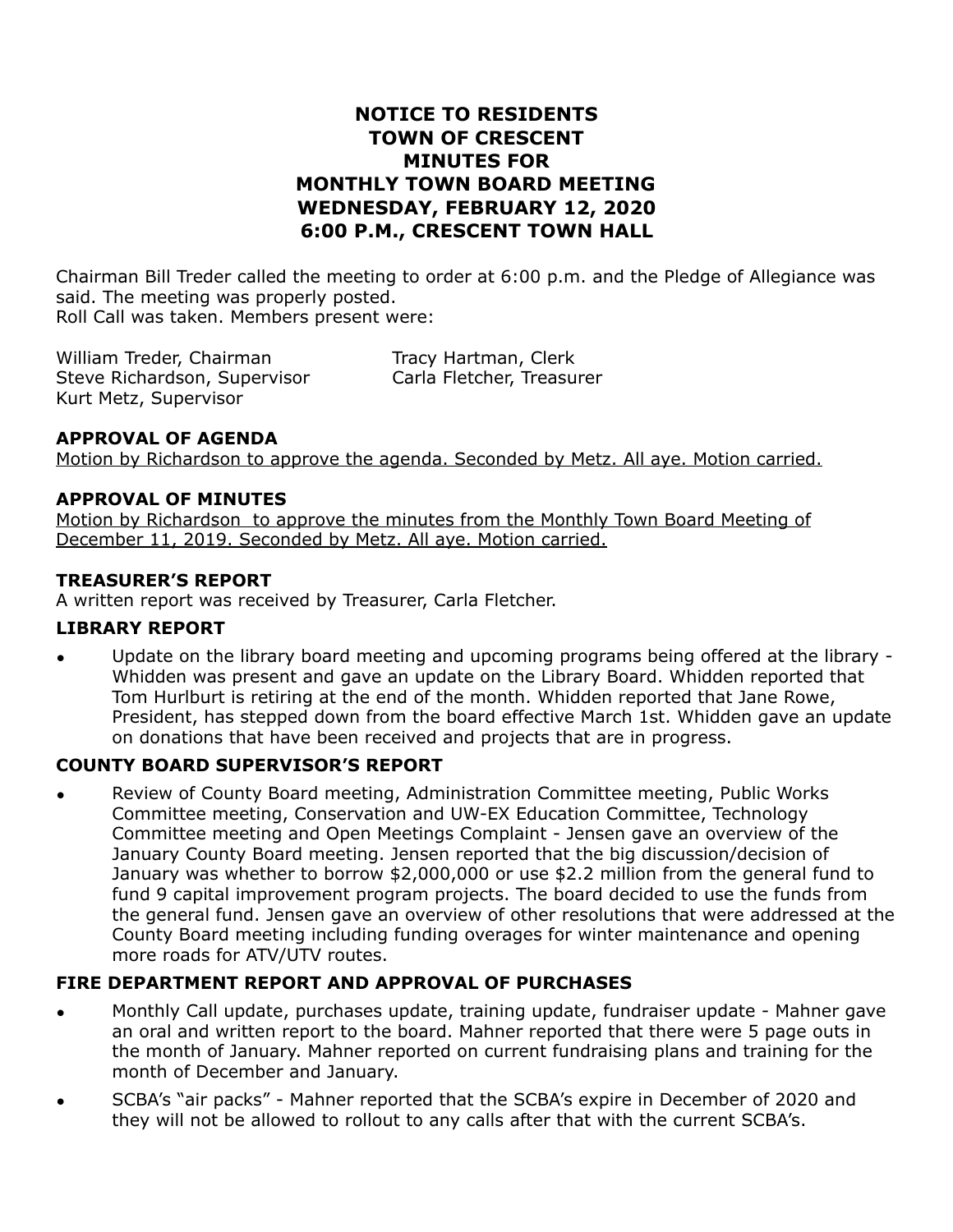- Sharps Container & AED Mahner reported that there should be sharps containers in the bathrooms of the town hall. Mahner reported that a refurbished AED would be \$995.
- Fireworks Dispute on N. Rifle Road Mahner reported that there was a permit issued for a residence on N. Rifle Road and they were informed that if there were issues the permit would not be issued in 2020. Mahner received a complaint from Delores Lovelace that there was debris in their yard and on their roof. Mahner has informed the Rechas that they will not have a permit issued in 2020. (Delores Lovelace and Rechas?)

**FIRST RESPONDER'S REPORT AND APPROVAL OF PURCHASES -** Dana Wincentsen was present and gave a report. There were 9 calls in the month of January. Wincentsen reported that all EMT's are going through refresher courses and will be rectified for 2 years.

# **TOWN ROAD CREW REPORT**

- Road Projects update, update on vehicle repairs and shop repairs Lundt reported that one of the plow trucks sprung a leak in the hydraulic tank and had to have the starter replaced. Lundt also reported that the new truck needed to have the radiator replaced and this was covered under warranty.
- Estimates for new pickup truck Lundt reported that they continue to look for a replacement truck. Lundt provided a list of what would need to be replaced/repaired and estimates that the cost would be approximately \$5000. Lundt and Schwanz have been looking at used trucks and purchasing new. Treder would like the State bid to be looked at prior to determining where to purchase.
- Lean-to for electric box at town hall Lundt reported that there is an electrical box on the back of the fire department and the protective roof over the box is falling apart and will need to be replaced this spring.

## **TOWN PLAN COMMISSION REPORT** - None

# **UNIFORM DWELLING INSPECTOR'S REPORT** - None

## **SQUASH LAKE DISTRICT REPORT -** None

#### **DISCUSSION/POSSIBLE DECISION REGARDING: Fire Department Fund - Property taxes** - Mahner reported that during a training last year he received information from the Mike Koles, President of the WTA, regarding creating a fire department fund that is assessed on property in the town. The funds can only be used for fire equipment and can roll forward from year to year.

## **DISCUSSION/POSSIBLE DECISION REGARDING: Approve Applications for Operator's License -** None

## **DISCUSSION/POSSIBLE DECISION REGARDING: Approve Driveway Permits -** None

# **FIFTEEN MINUTES OF PUBLIC DISCUSSION -**

Russell Tennessen reported that the information kiosk on Squash Lake was knocked over by a truck and he would like the town to look into who should repair it. Richardson will look into it.

Discussion regarding the roof on Crystal Rock Roller Rink and the debris that is in the yard.

Connie Anderson expressed support for the purchase of a new truck for the road crew.

Keven Mahner expressed concern with the speed limit on Crescent Road and would like to see it reduced.